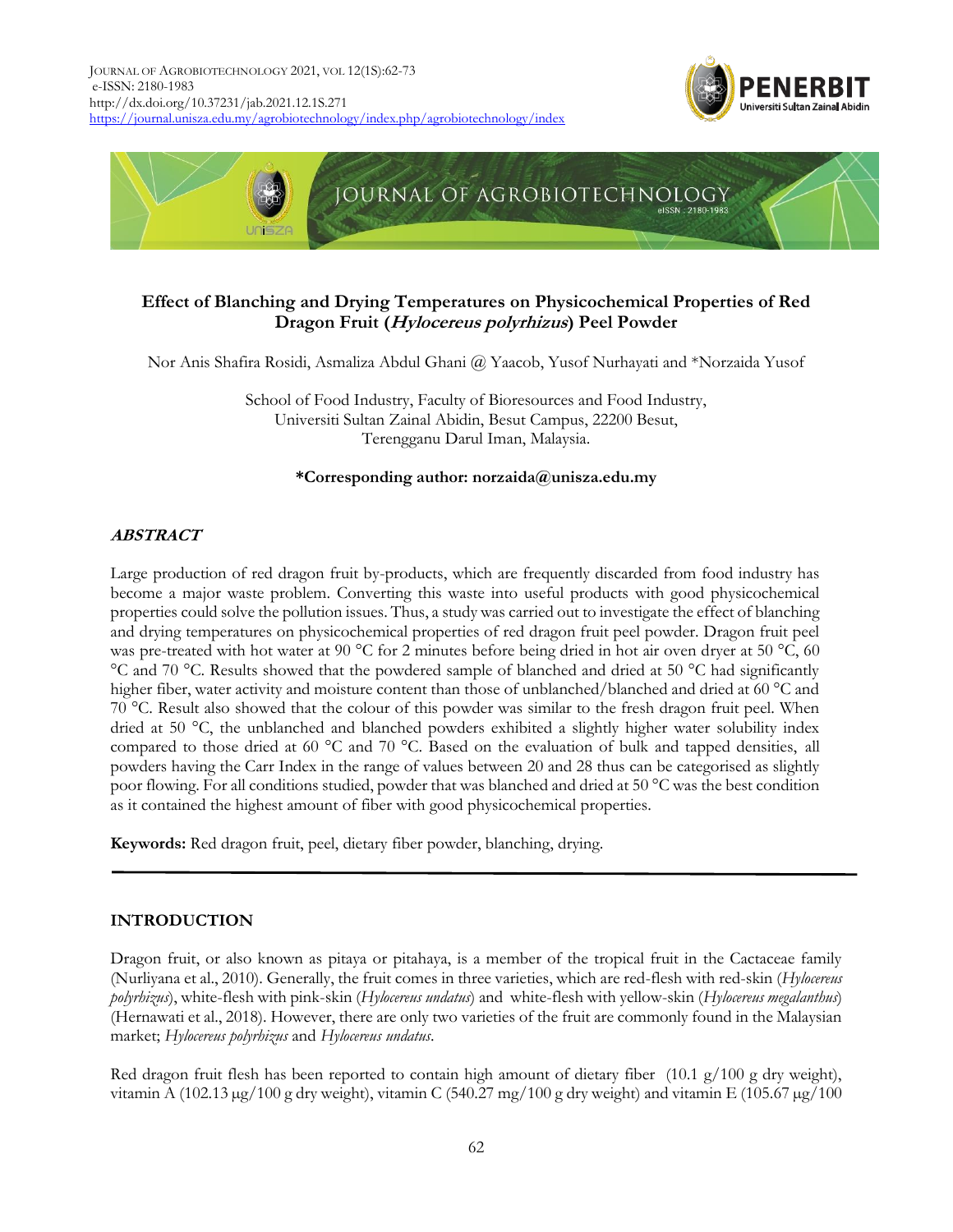g dry weight) (Norhayati et al., 2012). Apart from that, red dragon fruit is also rich in phosphorus and calcium. Typically, in the beverage industry of producing red dragon fruit juice, the peel is the main by-product, which is widely discarded as a waste during processing and not consumed efficiently, resulting in nutritional waste (Ding et al., 2009). The peels' nutritional content could not be disregarded as they contain considerable amount of betacyanin, polyphenols, antioxidants, pectin and dietary fibre, which could be utilised for commercial purposes (Hernawati et al., 2018). Harivaindaran et al. (2008) and Ding et al. (2009) reported that red dragon fruit peel has great potential as thickening agent and natural colorant. A study by Wu et al. (2006) found that red dragon fruit peel was efficient in inhibiting melanoma cells growth due to its strong anti-proliferative effect.

Due to functional ingredients and health benefits provided by red dragon fruit peel, several studies have been conducted to convert the peel into a shelf-stable powder, as well as to produce a non-perishable product that is easy to use. One of the preservation techniques that can be used to achieve this is the drying process. However, the application of heat during drying might cause degradation to the product (Heras-Ramírez et al., 2012; Chantaro et al., 2008). Therefore, pre-treatments such as blanching can be applied to reduce the thermal degradation. Blanching is a common technique used to inactivate enzymatic reactions in fruit and vegetables, thus minimising deterioration (Sanjuán et al., 2001). The studies also reported that blanching at the optimal temperature helps in preserving the nutritional, structural and organoleptic properties of fruit and vegetables.

The aim of this study was to assess the effect of blanching and drying temperatures on the physicochemical properties of red dragon fruit peel powder in order to find the best preservation techniques to achieve the highest fiber content and good physical properties.

## **MATERIALS AND METHODS**

### **Sample collection and preparation**

Red-flesh dragon fruits (*Hylocereus polyrhizus*) were bought from a local market at Pulau Kerengga, Marang, Terengganu, and selected based on size and skin colour uniformity. Samples were prepared according to the method described by Akter et al. (2010) with slight modifications. The fruits were peeled and the peels were collected. The peels were pre-washed with tap water to remove unwanted residue. Then, the peels were sliced into small pieces of 3 cm (length) x 3 cm (width) using a sharp knife. 500 g of the peels were blanched in water at 90 °C for 2 minutes, with ratio of peels to water about 1:2. Another 500 g of the peels were used as unblanched samples. Both blanched and unblanched peels were weighed for their wet weight and proceeded to drying processes. About one-third of the blanched and unblanched samples were dried in hot air oven dryer (Model FDD-720, PROTECH, Selangor, Malaysia) at different temperatures of 50°C, 60°C and 70°C. Every two hours, the samples weight were recorded. The drying process was stopped when the weight of dried samples reached constant values. After that, the dried peels were grounded using blender and sieved through 150 µm to 250 µm mesh screen to obtain a uniform particle size range. The powder was packed in a sealed zipped bag and stored at room temperature, 37 °C until further analysis.

#### **Determination of drying curve**

Drying curve was determined from the mass loss in the sample using method according to Roongruangsri & Bronlund (2016). During the drying process, the weight of sample was recorded for every two hours until constant weight. Moisture content in the sample at each time intervals was calculated using Eqn. 1:

$$
MC_{db} \left(\%\ db\right) = \frac{(W_0 - Wf)}{Wf} \times 100
$$
 \t\t Eqn. 1

Where;

 $\text{Wo} = \text{initial weight of sample at each interval time (g)}$  $Wf = \text{final weight of sample (g)}$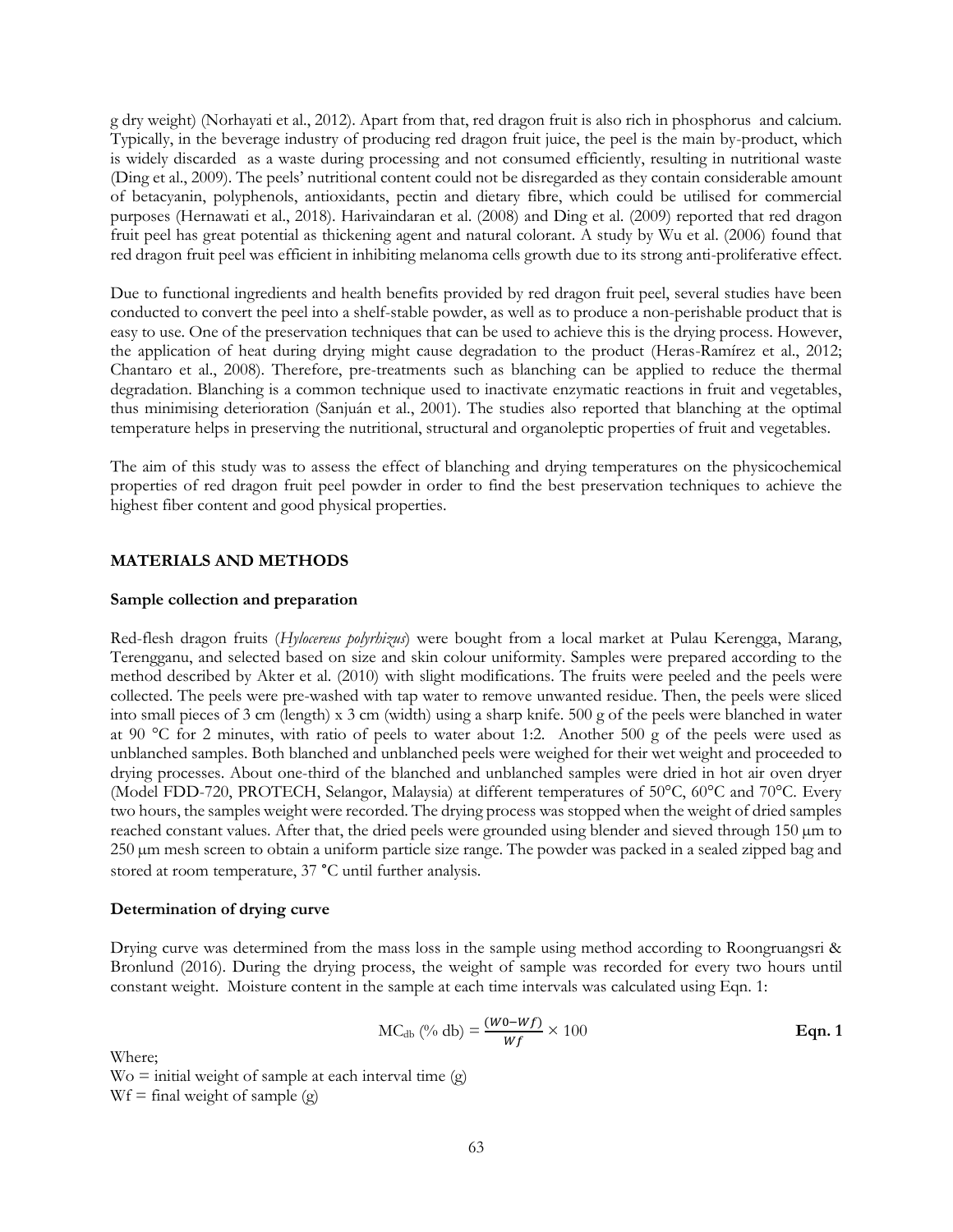Moisture content of dried powder was determined by oven drying at 105°C (AOAC 1995).

#### **Determination of water activity (aw)**

Water activity of the powder was measured using water activity meter (Aqua Lab, Malaysia). The powder was spread evenly in the Retronic cup before placed in the water activity meter. Triplicate samples were analyzed and the means were reported.

#### **Determination of crude fiber content**

Crude fiber content for fresh and dried powders were analyzed according to AOAC methods (1995).

#### **Colour analysis**

The colour changes of peel powder was analyzed according to the method proposed by Sugumaran et al. (2019) using chroma meter (Minolta Chroma Meter CR-400, Osaka, Japan). The colour was expressed in term of L\*,  $a^*$  and  $*b$ . For this scale, the L\* parameter indicates the colour variation from black to white; the  $a^*$  axis shows the variation from red to green; and the b\* axis shows the variation from yellow to blue. Prior to measurement, the Chroma Meter was calibrated with a white standard tile. Hunter values for each powder was measured in triplicate.

#### **Determination of water solubility index**

Water solubility index of powder was determined using method described by Hsu et al. (2003). 2 g of powder was vigorously mixed with 25 ml distilled water in a 50 ml of centrifuge tube. Then, the mixture was placed in a water bath at 37°C for 35 minutes. The mixture was centrifuged at 4000  $\times$  g and 4°C for 10 minutes. The pellet was filtered and the residue was placed into a pre-weighed petri dish and oven-dried at 105°C overnight. Water solubility index was calculated by following Eqn. 2:

$$
\% \text{WSI} = \frac{\text{Weight of dried residue}}{\text{Weight of original powder}} \times 100 \qquad \qquad \text{Eqn. 2}
$$

#### **Determination of bulk and tapped densities**

The bulk and tapped density of powder was measured according to the method of Saifullah et al. (2016). For bulk density, 5 g of powder was taken into 25 ml granulated cylinder and the volume was recorded. Bulk density was calculated from the ratio of the mass of the powder to its occupied volume (Eqn. 3):

Bulk density, 
$$
\rho_{\beta}
$$
 (g/cm<sup>3</sup>) =  $\frac{Mass\ of\ red\ drag\ on\ fruit\ peel\ powder}{Volume\ occupied\ by\ the\ powder}$  Eqn. 3

The tapped density was measured by tapping the powder in the graduated cylinder for 100 times from a height of 15 cm. The tapped density was calculated by dividing the mass of the powder with the volume of powder after being tapped (Eqn. 4):

Tapped density, 
$$
\rho_t
$$
 (g/cm<sup>3</sup>) =  $\frac{Mass \text{ red \, dragon \, fruit \, pel \, powder}}{Volume \, occupied \, by \, the \, powder}$  Eqn. 4

#### **Determination of flowability**

The flowability powder was evaluated in terms of the Carr Index (CI) (Table 1), as described by Jinapong et al. (2008). It was calculated from the bulk and tapped densities of the powder, as shown in Eqn. 5: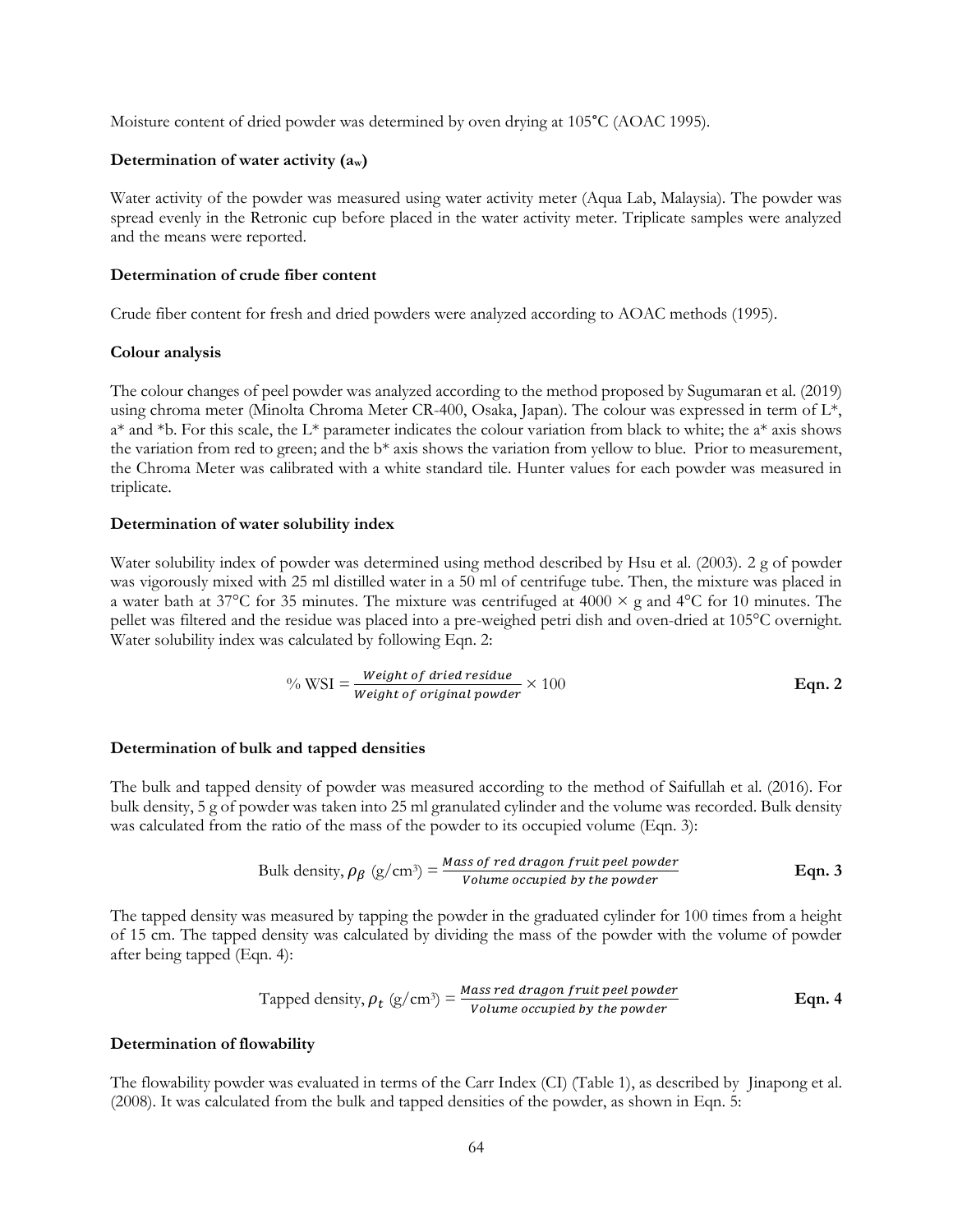| % Compressibility | Relative flowability |
|-------------------|----------------------|
| $5 - 15$          | Excellent            |
| $12 - 16$         | Good                 |
| 18-21             | Fair                 |
| $23 - 28$         | Slightly poor        |
| $28 - 35$         | Poor                 |
| 35-38             | Very poor            |
| >40               | Extremely poor       |

**Table 1**. The Carr's Index and powder compressibility, correlated to the flowability.

$$
Carr Index (CI) = \frac{\rho_t - \rho_\beta}{\rho_t} \times 100
$$
 **Eqn. 5**

Where;  $\rho_{\beta}$  = bulk density  $\rho_t$  = tapped density

### **Statistical analysis**

The results were presented as mean values with standard deviations. Different mean values were analyzed by analysis of variance (ANOVA), least significant different (LSD) and Tukey's test at significant level of 95% (a= 0.05) using statistical software SPSS 20 (SPSS Inc., USA).

## **RESULTS AND DISCUSSION**

## **Drying Curve of Dragon Fruit Peel**

Drying curves of dragon fruit peels that were dried at 50, 60 and 70 °C are shown in Fig.1. Both unblanched and blanched peels shows similar drying trend, where the moisture contents decreased in time until they reached the equilibrium values. The drying process can be divided into two periods; falling rate (from initial time of drying to about 10 hours) and diffusion period (from about 10 hours to about 18 hours). A similar finding was also observed by Roongruangsri and Bronlund (2016) for pumpkin slices.

For the falling rate period, the moisture content began to decrease or fall until it levels off at about 10 hours drying time. This behaviour corresponds to drying period where the evaporating water occur vigorously. During the first falling rate period, the moisture content decreased until it reached moisture content of approximately 40 to 50% after 6 hours. Then, second falling rate period took place where moisture content decreased slower and non-linear compared in the first falling period. During falling rate period, water is brought to the surface through the pores and capillaries in the product. Some of the water was physically trapped in peel capillaries while other water loosely bound. Hence, it took time for the water to move to the surface of the peel, where it can be removed by the drying air (Mercer, 2014). Moisture content of the peels became constant after 10 hours drying at drying temperatures of 50 °C, 60 °C and 70 °C.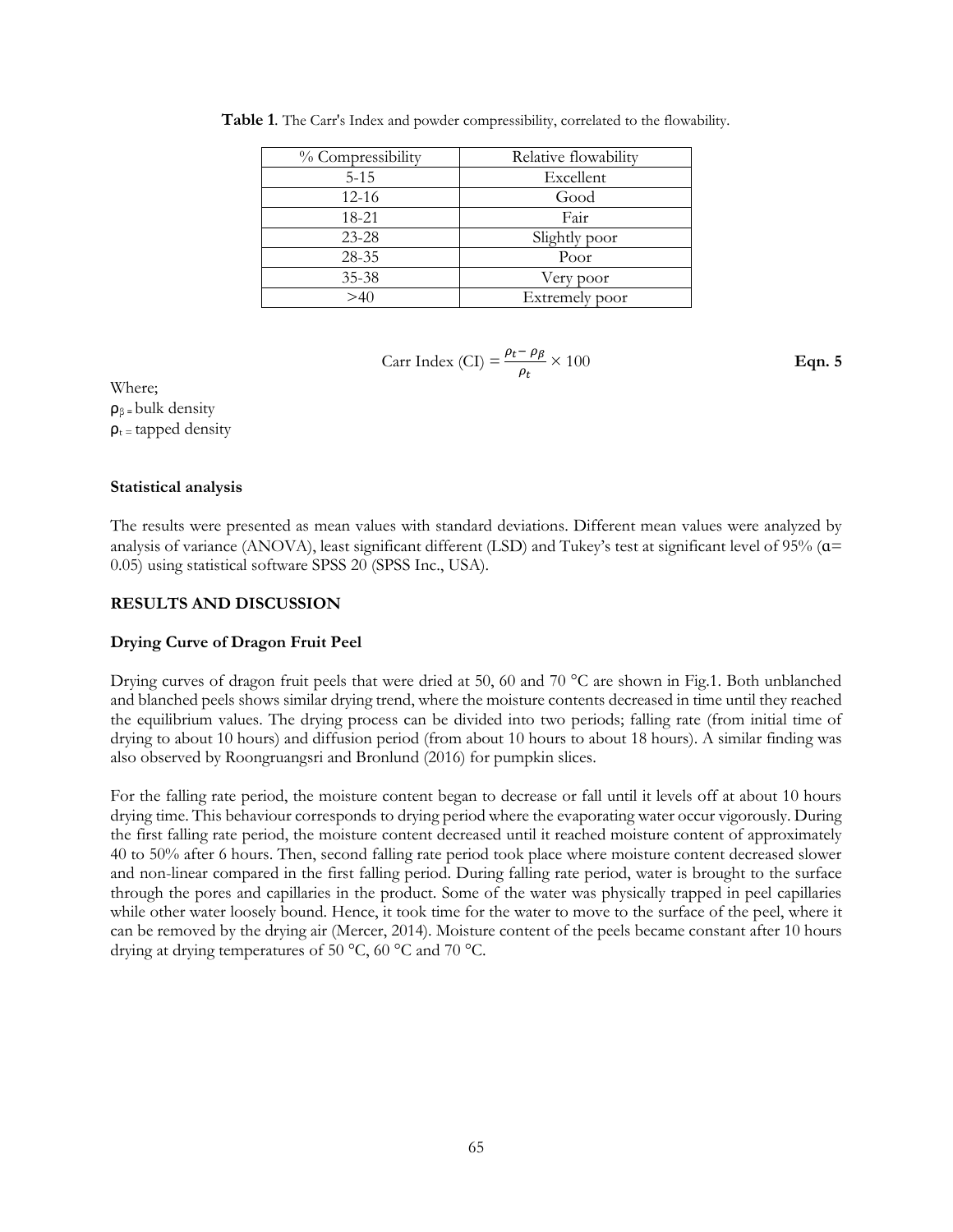

**Fig. 1.** Moisture profile of dragon fruit peel slices for a) unblanched and b) blanched samples during drying at 50°C, 60°C and 70°C

As can be seen in Fig. 1, the drying curve for blanched samples were steeper than the unblanched samples, hence they reached the equilibrium moisture content faster. The blanched peels that were dried at 70<sup>°</sup>C was the quickest to dry. This occurs due to the blanching process, which softened the texture of the peels and thus enhanced water removal from the samples. Severini et al. (2005) also observed similar behaviour when blanching potato cubes.

As expected, the drying time for both unblanched and blanched samples decreased as the drying temperature increased (Table 2). A high drying temperature caused a lower air relative humidity in the oven, resulting in a greater driving force for the heat to transfer to the samples and consequently a shorter drying time (Akter et al., 2010). Moreover, moisture diffusivity is higher at high temperature (Chantaro et al., 2008). These results were in line with previous studies of cabbage outer leaves (Nilnakara et al. (2009)) and carrot peels (Chantaro et al. (2008)).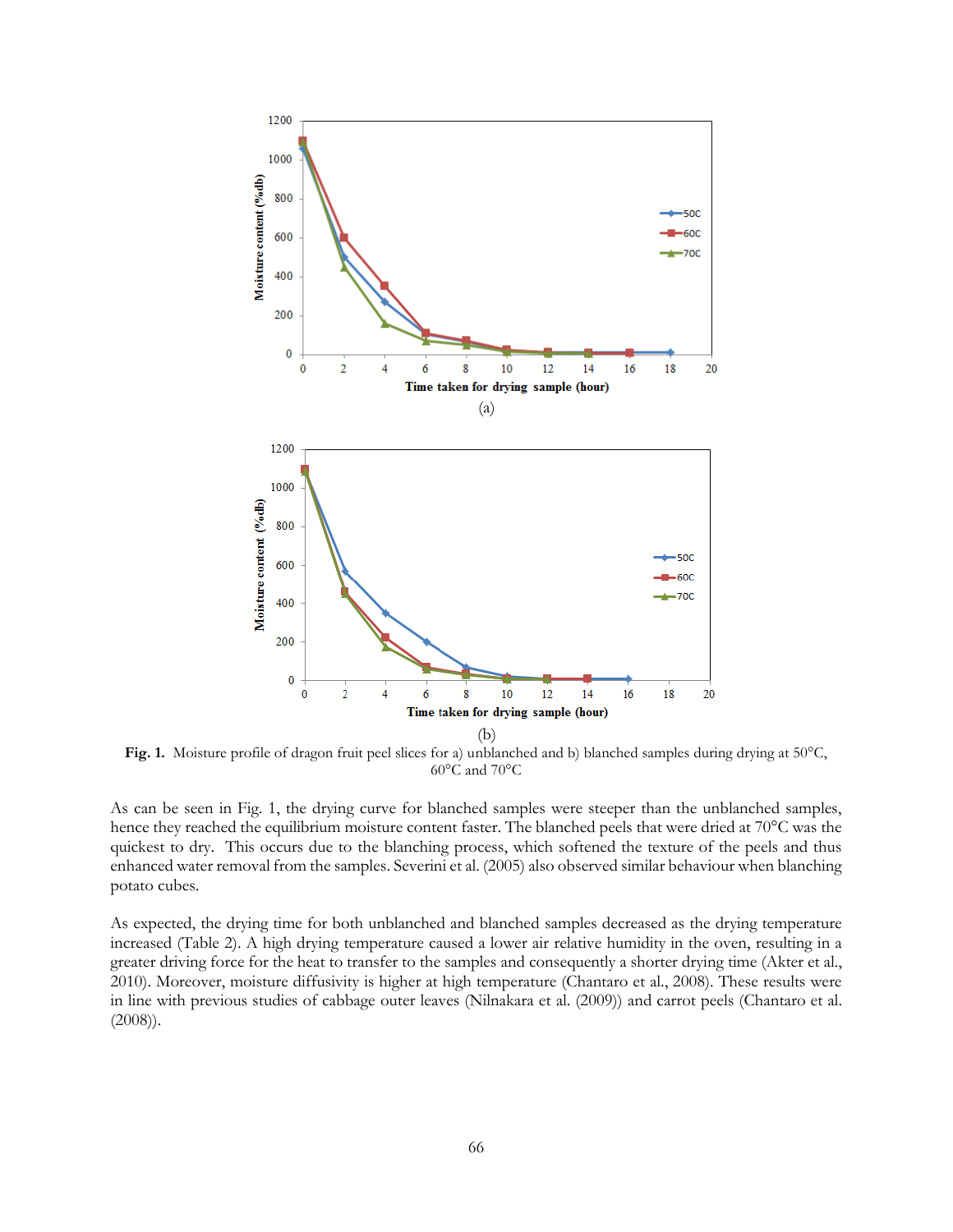| Treatment      | Drying time (hour) |
|----------------|--------------------|
| Unblanched     |                    |
| $50^{\circ}$ C | 18                 |
| $60^{\circ}$ C | 16                 |
| $70^{\circ}$ C | 14                 |
| Blanched       |                    |
| $50^{\circ}$ C | 16                 |
| $60^{\circ}$ C | 14                 |
| $70^{\circ}$ C | 12                 |

**Table 2.** Drying time of both unblanched and blanched samples subjected to different temperatures.

#### **Physicochemical Properties**

The moisture content, crude fiber content and water activity of the fresh, blanched and powdered red dragon fruit peels are summarised in Table 3. Blanching seemed to had no influence on moisture content as both fresh and blanched peels had the same value 90% wet basis. In fact, the blanched and unblanched powders that dried at the same drying temperature were similar to each other. However, drying temperature had a significant effect on the moisture content. The moisture content decreased with an increase in the drying temperature. Both blanched and unblanched powders at 50°C exhibited the highest moisture content, approximately 9% dry matter. Despite of lower drying force at lower temperature, this behaviour could be associated with higher degree of starch gelatinization, which might affect the cell structure and thus increase internal resistance for the movement of moisture (Leeratanarak et al., 2006). These results were consistent with previous studies of potato chips (Leeratanarak et al., 2006), white pitaya peel (Sengkhamparn et al., 2013) and persimmon peel (Akter et al., 2010).

| Treatment       | Moisture content $(\%)$       | Water activity, $(a_w)$        | Crude Fiber $(\frac{0}{0})$    |
|-----------------|-------------------------------|--------------------------------|--------------------------------|
| Fresh           | $90.09 \pm 0.08$ <sup>a</sup> | $0.98 \pm 0.001$ <sup>a</sup>  | $3.36 \pm 0.10$ c              |
| <b>Blanched</b> | $90.32 \pm 0.11a$             | $0.99 \pm 0.002$ <sup>a</sup>  | $3.58 \pm 0.01$ c              |
| Unblanched      |                               |                                |                                |
| $50^{\circ}$ C  | $9.15 \pm 0.09$               | $0.56 \pm 0.0003$              | $28.58 \pm 0.18$ <sup>ab</sup> |
| $60^{\circ}$ C  | $8.41 \pm 0.28$ c             | $0.42 \pm 0.003$ d             | $27.99 \pm 0.43$               |
| $70^{\circ}$ C  | $8.40 \pm 0.20$ c             | $0.42 \pm 0.01$ <sup>d</sup>   | $27.81 \pm 0.16$               |
| Blanched        |                               |                                |                                |
| $50^{\circ}$ C  | $9.08 \pm 0.03b$              | $0.55 \pm 0.001$ c             | $30.76 \pm 1.66^{\circ}$       |
| $60^{\circ}$ C  | $8.19 \pm 0.01$ c             | $0.42 \pm 0.0001$ <sup>d</sup> | $30.08 \pm 0.33$ <sup>ab</sup> |
| $70^{\circ}$ C  | $8.17 \pm 0.06$ c             | $0.42 \pm 0.003$ <sup>d</sup>  | $27.77 \pm 0.18$ <sup>b</sup>  |

**Table 3.** Moisture, crude fiber content and water activity of fresh, blanched and powdered red dragon fruit peels

Mean within a column with different letters are significantly different ( $p$ <0.05),  $n=3$ .

Water activity is one of the important factors that influences the shelf life of powder. High water activity indicates high amount of free water available for biochemical degradations, thus shortens the shelf-life. Besides, it indicates the quantity of water content in the food product as its availability to cooperate in microbial, chemical and physical reactions (Koirala, 2018). As can be seen in Table 3, water activity for fresh and blanched peels were the same (near to 1), meanwhile the dried powders were in the range 0.42 to 0.56. It was found that the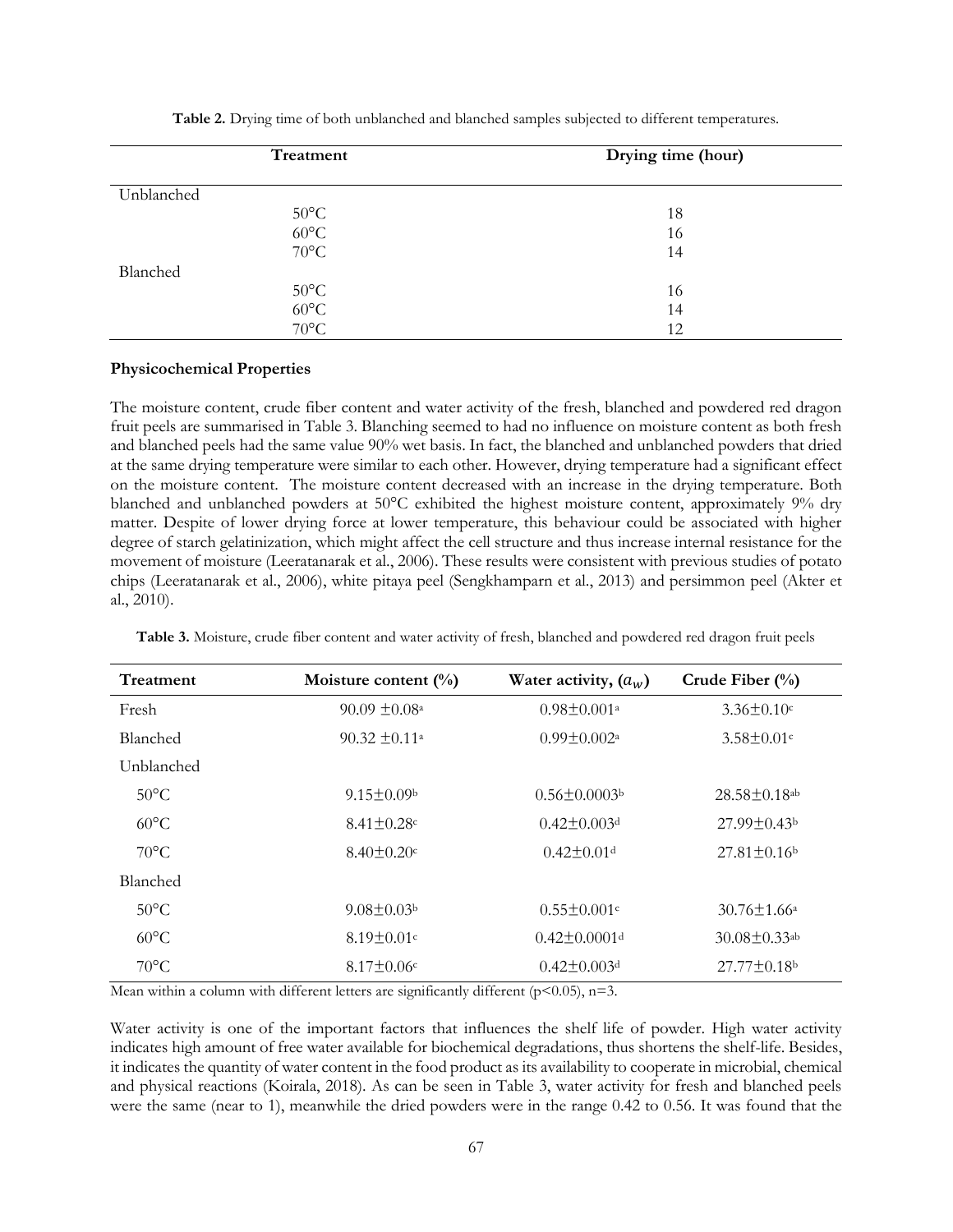water activity of red dragon fruit peel powders decreased when the drying temperature increased, which was similar to the trend observed in the moisture content. The unblanched powder dried at 50°C had the highest water activity (0.56). According to Fontana (2000), food products with water activity lower than 0.59 can be regarded as microbiologically and chemically safe. When comparing between the blanched and unblanched powders, only powders dried at 50°C exhibited a significant difference. This behaviour is probably due to relatable content of moisture available in powder which also high after dried at lower drying force at lower temperature, 50°C compared to powder at temperatures 60°C and 70°C.

For the effect of blanching and different drying temperatures on the crude fiber content of red dragon fruit peel was analysed using acid and alkali digestion. It can be seen that there were significant different among controls and peel samples subjected to unblanched and blanched with various drying temperatures. However, there was no significant difference of the crude fiber content fresh sample and blanched sample without drying. Besides, at the same drying temperature, the unblanched and blanched peel powder had the same crude fiber content. Overall, there are no significant difference between unblanched and blanched sample. Even so, Table 3 shows that the crude fiber content of blanched powder subjected to various drying temperatures with range from 27.77% to 30.76% was higher than that of the unblanched powder ranging from 27.81% to 28.58%. As compared to other studies on white cabbage (Wennberg et al., 2006), cabbage outer leaves (Nilnakara et al., 2009), carrot peels (Chantaro et al., 2008), persimmon peels (Akter et al., 2010) and white dragon fruit peel (Sengkhamparn et al., 2013), finding from this present study was in contrast to previous studies where blanching treatment shown significant effect in crude fiber content due to the loss of minerals, vitamins and sugars from plant cells to the hot water. The changes in amount of total solids then resulted to relative increase in the other contents on dry basis (Nilnakara et al., 2009). The impact of drying temperature on crude fiber can be observed in the blanched powders. Powder that has been dried at 50°C had higher crude fiber than the one dried at 70°C. According to Sengkhamparn et al. (2013), some pectin and other fibers such as cellulose or hemicellulose were degraded at high temperature, thus resulted in lesser amount of crude fiber.

Table 4 summarizes the colour values of red dragon fruit peel powders. For L\* value, the peels and dried powders produced darker colour after blanching. This happens due to leaching out of some soluble pigments from the plant cells such as betacyanin and betaxanthins during blanching process (Nilnakara et al., 2009; Wolfe & Liu, 2003). The drying temperature had no impact on unblanched powders, but an increase in the drying temperature resulted in a lighter colour for the blanched samples. Similar observation was reported by Sengkhamparn et al. (2013) for pitaya (*hylocereus undatus*) peel.

| Treatment       | $L^*$                         | $a^*$                    | h*                      |
|-----------------|-------------------------------|--------------------------|-------------------------|
| Fresh           | $32.66 \pm 1.16$ c            | $24.31 \pm 0.39$ c       | $5.23 \pm 0.54$         |
| <b>Blanched</b> | $26.55 \pm 0.37$ d            | $13.72 \pm 0.17$ d       | $5.23 \pm 0.54$         |
| Unblanched      |                               |                          |                         |
| $50^{\circ}$ C  | $53.01 \pm 0.78$ <sup>a</sup> | $29.49 \pm 0.29^{\circ}$ | $7.24 \pm 0.06^{\circ}$ |
| $60^{\circ}$ C  | $53.25 \pm 0.10^{\circ}$      | $27.42 \pm 0.52$         | $3.42 \pm 0.31$ cd      |
| $70^{\circ}$ C  | $53.41 \pm 0.29$ <sup>a</sup> | $27.03 \pm 0.21$         | $2.16 \pm 0.06$ e       |
| <b>Blanched</b> |                               |                          |                         |
| $50^{\circ}$ C  | $49.40 \pm 0.03b$             | $27.69 \pm 0.22$         | $6.51 \pm 0.18^{\circ}$ |
| $60^{\circ}$ C  | $50.20 \pm 0.14$              | $27.15 \pm 0.03$         | $4.23 \pm 0.14$ c       |
| $70^{\circ}$ C  | $52.42 \pm 0.20$ <sup>a</sup> | $24.42 \pm 0.26$ c       | $3.34 \pm 0.07$ d       |

**Table 4.** Colour of fresh, blanched and powdered red dragon fruit peel.

Means within a column with different letters are significantly different ( $p$ <0.05),  $n = 3$ .

For a\* values of redness, the result shows that there were significantly different in all values of red dragon fruit peel powder. The blanched without drying sample shows significantly lower in redness compared to fresh peel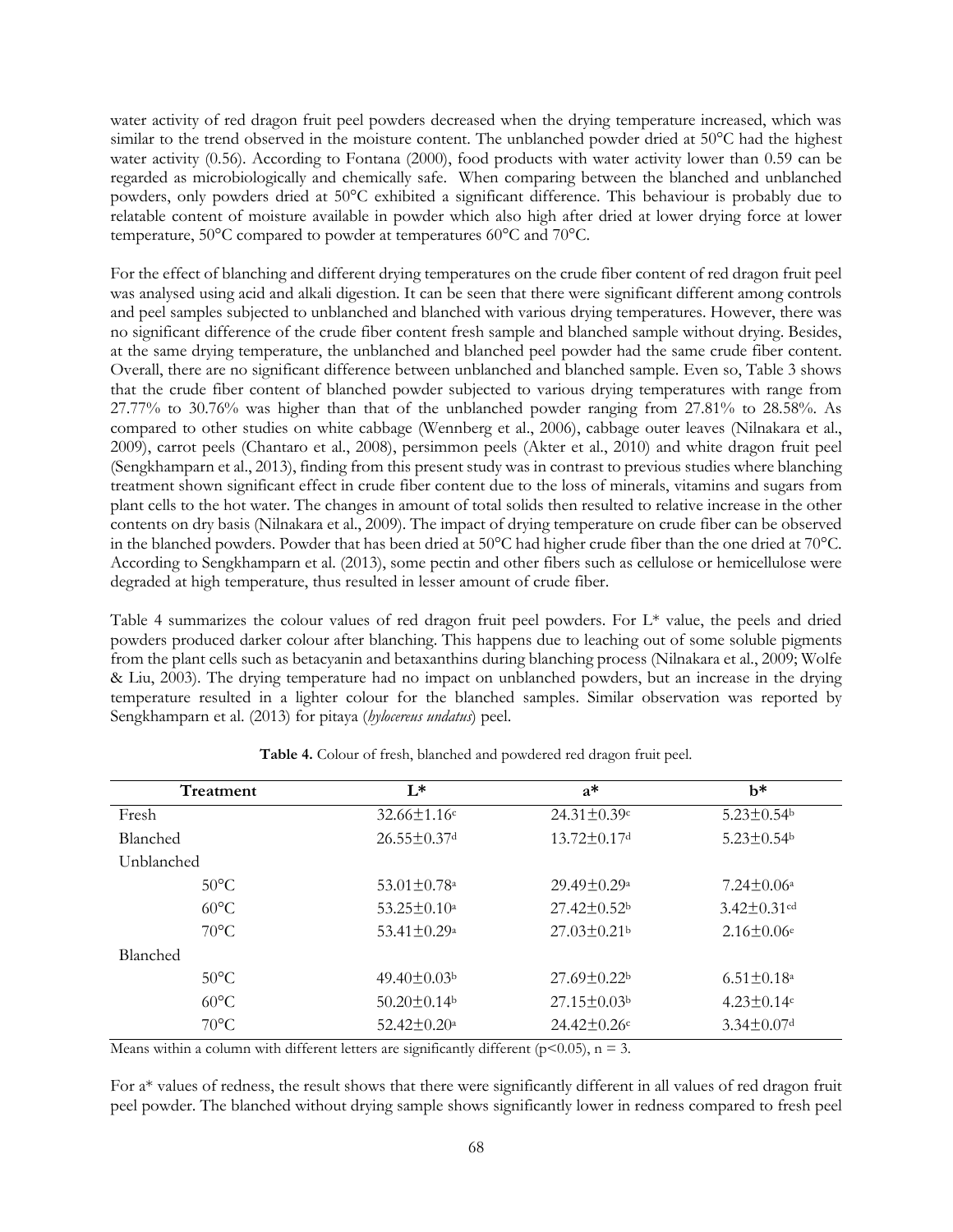sample. Similarly, blanched sample subjected to drying process resulted in lower redness values than those of unblanched dried sample. According to Akter et al. (2010) and Nilnakara et al., (2009), the blanching pretreatment process might inhibit the enzymatic browning of the peels' plant cells hence reduce the red colour pigments. As increased in drying temperature for both pre-treated and non-pre-treated samples, the a\*, redness values were decreased in values which may cause by damage of betacyanin pigments when subjected to heat process. The unblanched dried sample at 50°C shows higher in retaining redness value probably due to no blanching treatment and low drying temperature. However, blanched dried sample at 50°C was significantly lower in redness value or higher loss of red colour which might be due to the higher in drying temperature. This observation might be due to damage of betacyanin which can be caused by blanching pre-treatment and higher temperature during drying process.

For b\* values of yellowness, there was no significant different between fresh peel and blanched without drying samples. However, b\* values of yellowness for unblanched and blanched samples subjected to various drying temperature were significantly different to each other. This means that, there was no effect of blanching treatment on those samples since it did not give any significant different among fresh and blanched peel samples. Moreover, as increased in the drying temperature for both unblanched and blanched samples, b<sup>\*</sup> or yellowness was decreased in value. This means that, higher in drying temperature caused higher loss of yellow colour. Akter et al. (2010) has mentioned that, betaxanthin which gave the yellow colour pigment probably was damage during the drying process hence resulted lower in yellowness. Besides, betaxanthin pigment was sensitive to heat, light, moisture, pH and oxygen (Woo et al., 2011).

The water solubility index, bulk density, tapped density and flowability of red dragon fruit peel powders are listed in Table 5. Blanching process was found to have no impact on the water solubility index. However, the water solubility index decreased as the drying temperature increased. Powders dried at a higher temperature were less soluble in water probably due to higher in drying temperature caused some pectin or other fibers such as cellulose or hemicellulose degraded (Sengkhamparn et al., 2013). Besides, according to Fellows (1988), increased protein denaturation occurred as increased in drying temperature which then decreases the water solubility index of powder. Both unblanched and blanched powder dried at 50°C obtained slightly higher water solubility index compared to unblanched and blanched powder dried at 60°C and 70°C which might due to high availability of soluble component and less starch degradation. The result of this study is in agreement with water solubility index on pumpkin powder (Roongruangsri & Bronlund, 2016).The unblanched and blanched powder dried at 50°C indicate they can be soluble in water and very appreciable since solid-water interactions constitute to a limiting factor in utilization of food powder which then may become high potential for use in baking (Tedom et al., 2020).

| Treatment       | Water solubility index $(\%)$  | <b>Bulk density</b><br>$(g/cm^3)$ | Tapped density<br>$(g/cm^3)$ | Flowability<br>$\binom{0}{0}$  |
|-----------------|--------------------------------|-----------------------------------|------------------------------|--------------------------------|
| Unblanched      |                                |                                   |                              |                                |
| $50^{\circ}$ C  | $85.34 \pm 0.11^{\circ}$       | $0.53 \pm 0.00$                   | $0.71 \pm 0.00$              | $29.58 \pm 0.00^{\circ}$       |
| $60^{\circ}$ C  | $83.39 \pm 0.06$               | $0.57 \pm 0.02^a$                 | $0.77 \pm 0.00a$             | $25.97 \pm 2.25$               |
| $70^{\circ}$ C  | $83.17 \pm 0.45$               | $0.53 \pm 0.00$                   | $0.67 \pm 0.00c$             | $25.37 \pm 0.00$               |
| <b>Blanched</b> |                                |                                   |                              |                                |
| $50^{\circ}$ C  | $84.85 \pm 0.007$ <sup>a</sup> | $0.53 \pm 0.00$                   | $0.71 \pm 0.00$              | $25.35 \pm 0.001$ <sup>b</sup> |
| $60^{\circ}$ C  | $83.20 \pm 0.17$               | $0.53 \pm 0.00$                   | $0.70 \pm 0.00$ bc           | $24.29 \pm 0.00$               |
| $70^{\circ}$ C  | $82.05 \pm 0.73$ <sup>b</sup>  | $0.56 \pm 0.00^a$                 | $0.75 \pm 0.04^{\circ}$      | $21.13 \pm 0.00$ c             |

**Table 5.** Water solubility index, bulk density, tapped density and flowability of unblanched and blanched red dragon fruit peel powder drying at different temperatures.

Means within a same column with different letters are significantly different ( $p$ <0.05).  $n = 2$  for water solubility index, while  $n = 3$  for bulk density, tapped density and flowability.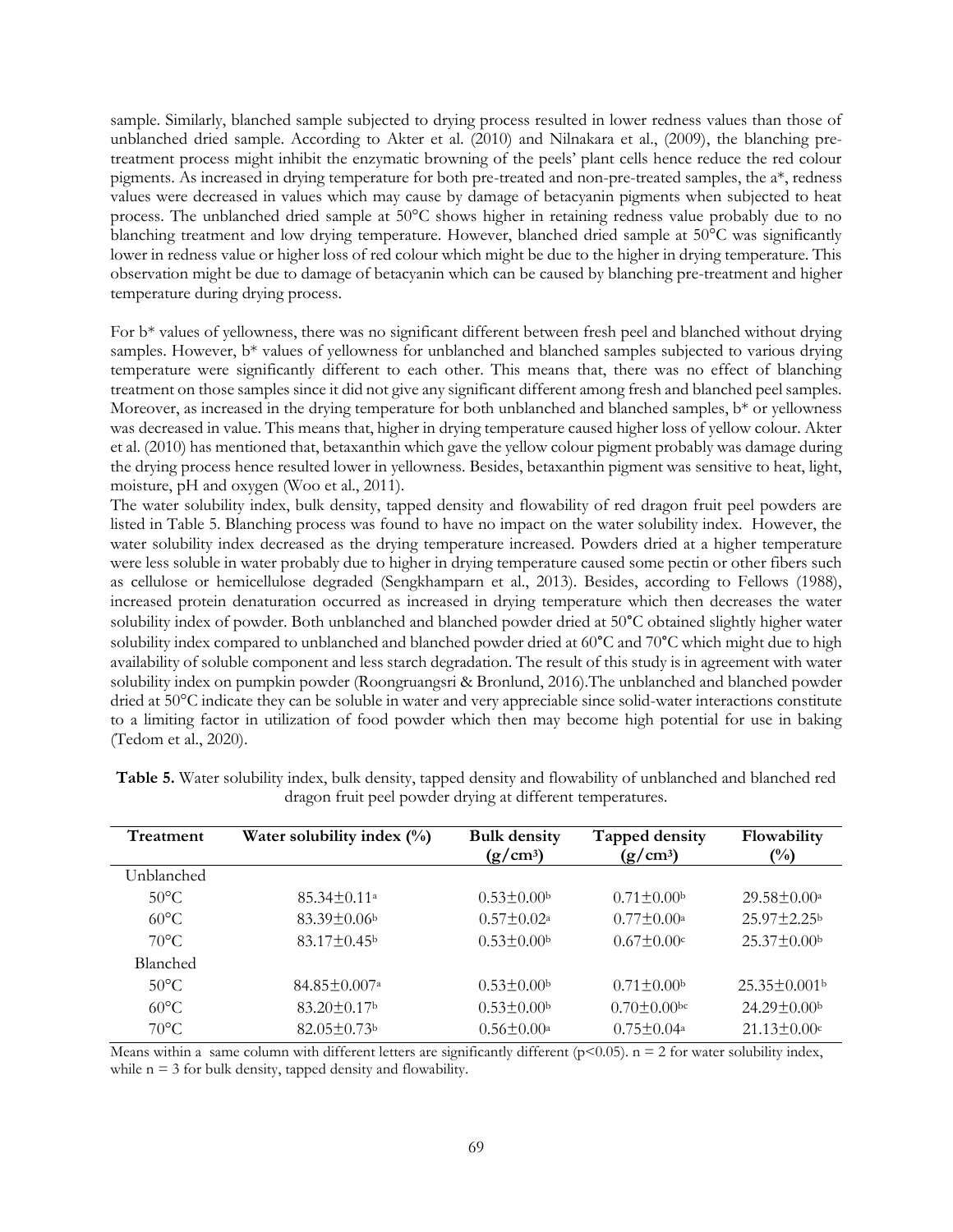Bulk and tapped densities are among physical properties to measure and define the volume of the solid and liquid materials and all closed and opened pores (Ezzat et al., 2020). Different markets perceived different characteristics which mean in order to reduce storing and shipping costs, high density products are desired in military uses and re-manufacturers' markets meanwhile as psychological characteristics like having bulky and light products are preferred in retail market (Yang & Atallah, 1985). The bulk density of the powders was in the range of 0.53 g/cm<sup>3</sup> to 0.57 g/cm<sup>3</sup>, while the tapped density ranged from 0.67 g/cm<sup>3</sup> to 0.77 g/cm<sup>3</sup>. No trend could be observed for both densities because the powders were sieved using  $150 \mu m$  to  $250 \mu m$  mesh screen, thus having a narrow particle size distribution. According to Singh et al. (2010), the bulk density of powder is primarily influenced by the particle size distribution, particle size and particle shape. Lee et al. (2012) found that the bulk density of hallabong powders was affected by the drying technique, in which powder produced by hot air-oven drying was denser than freeze drying due to smaller in porosities for hot-air oven drying powder as caused by surface hardening and shrinkage meanwhile larger porosities for freeze dried powder because of the particle shape was preserved.

Flowability is one of the attributes or properties of defining the powder itself which can be ranked from good free-flowing to bad-flowing on its sliding scale. According to Çalışkan Koç, (2020), this flow characteristic is important attribute of quality especially in order for measuring, handling, packaging, filling into bag, transportation, mixing and dosing (Ezzat et al., 2020). The classification of powder flowability based on the Carr Index (CI) are very good (<15), good (15-20), fair (20-35), bad (35-45) and very bad (>45) (Jinapong et al., 2008). From the result shows in Table 5, all powders had Carr Index (CI) values between 20 and 35 and thus indicated that the powder showed fair ability to flow. A fair flowability implies that there is greater interaction between particles, which is related to their bulk and tapped densities. A study by Tze et al. (2012) found that, particle size and particle distribution play important factor in flowability where a decrease in particle size of spray-dried pitaya powder caused poor flowing properties.

## **CONCLUSION**

Blanching and drying treatments of red dragon fruit peel in order to obtain fiber powder were successfully conducted in this study. The effect of blanching and drying with different temperatures of 50°C, 60°C and 70°C on physicochemical properties of the powder were determined. Based on the result, both process blanching pre-treatment with hot-water and drying with hot-air oven dryer have physically altered the product hence producing the best properties of powder. Besides that, technique of blanching using hot water at 90°C for 2 minutes as a pre-treatment method before drying in order to achieve desired powder with high fiber was obtained. The result shows higher fiber content was produced for blanched and dried powder compared to unblanched and also fresh peel itself. As subjected to drying process, low moisture content of powder was obtained at high temperature, 70°C. In accordance to moisture content, lower water activity values (<0.60) were achieved in order to prolong the shelf life of powder by reducing the growth rate of microorganisms. Moreover due to blanching and drying process, colour of red dragon fruit peel powder significantly different compared to the fresh peel and blanched without drying peel samples. Dried blanched sample at 50°C exhibited a suitable drying temperature in order to achieve good quality dietary fiber powder. However, for physical properties of powder the findings show no significant different for powder subjected with unblanched or blanched at various drying temperatures. Hence, blanching and drying treatment at 50°C can be described as the suitable process combination to achieve high fiber powder with good physical properties.

## **ACKNOWLEDGMENTS**

We would like to thank the laboratory staffs of Faculty of Bioresources and Food Industry UniSZA for their guidance and assistance throughout this study.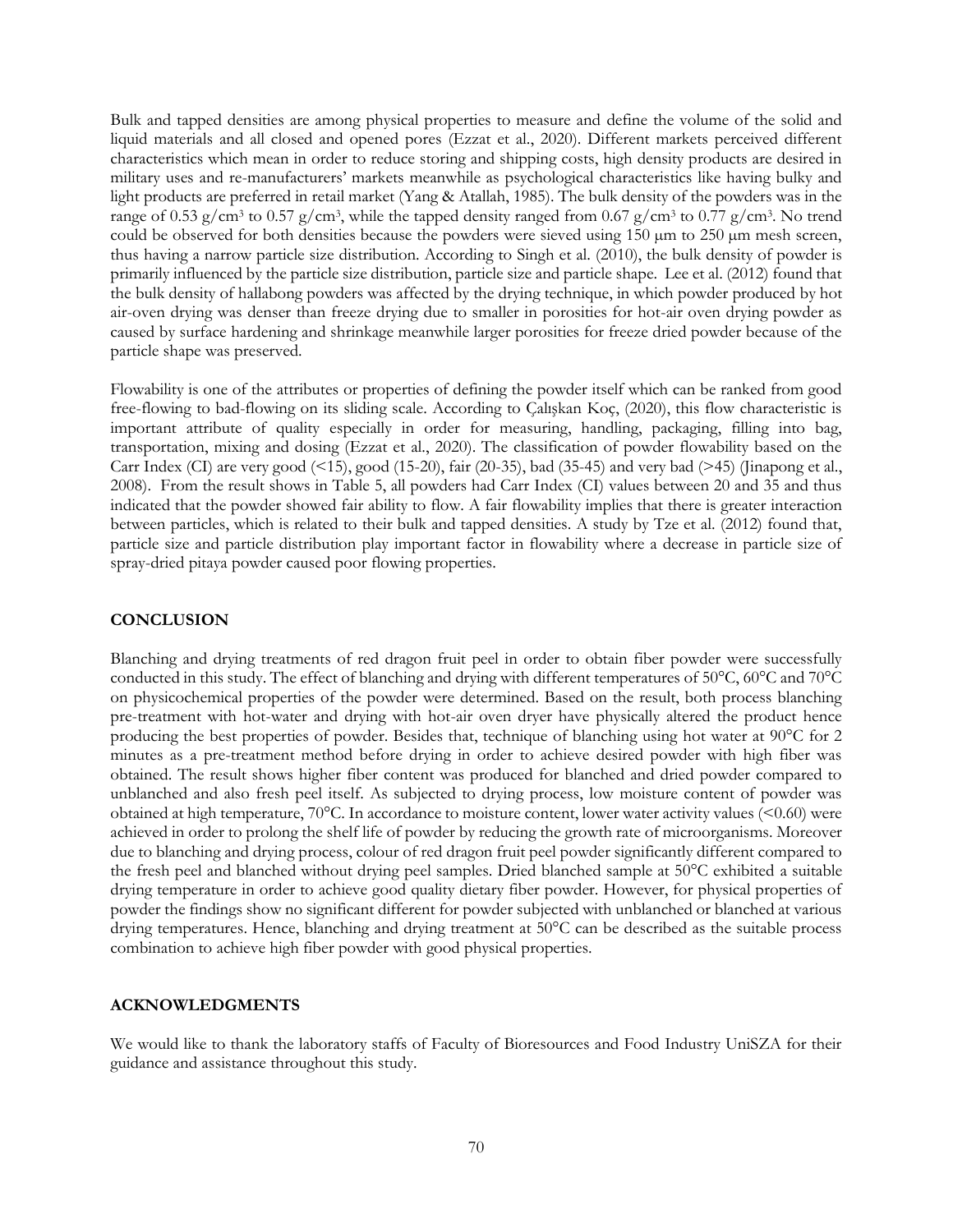#### **REFERENCES**

- Akter, M. S., Ahmed, M., & Eun, J. B. (2010). Effect of blanching and drying temperatures on the physicochemical characteristics, dietary fiber composition and antioxidant-related parameters of dried persimmons peel powder. *International Journal of Food Sciences and Nutrition*, *61*(7), 702–712.
- Çalışkan Koç, G. (2020). The effect of different drying techniques and microwave finish drying on the powder properties of the red pepper powder (Capsicum annuum L.). *Journal of Food Science and Technology*, *57*(12), 4576–4587.
- Chantaro, P., Devahastin, S., & Chiewchan, N. (2008). Production of antioxidant high dietary fiber powder from carrot peels. *LWT - Food Science and Technology*, *41*(10), 1987–1994.
- Ding, P., Koi Chew, M., Abdul Aziz, S., Ming Lai, O., & Ong Abdullah, J. (2009). Red-fleshed pitaya (Hylocereus polyrhizus) fruit colour and betacyanin content depend on maturity. *International Food Research Journal*, *16*(2), 233–242.
- Ezzat, M. A., Abetra, K., Noranizan, M. A., & Yusof, N. L. (2020). Production and properties of spray dried clinacanthus nutans using modified corn starch as drying agent. *Food Research*, *4*(5), 1700–1709.
- Fellows, P. (1988). Food Processing Technology, Principles and Practice. New York: Woodhead Publishing.
- Fontana, A. J. (2000). Understanding the importance of water activity in food. *Cereal Foods World*, *45*(1), 7–10.
- Harivaindaran, K. V., Rebecca, O. P. S., & Chandran, S. (2008). Study of optimal temperature, pH and stability of dragon fruit (Hylocereus polyrhizus) peel for use as potential natural colorant. *Pakistan Journal of Biological Sciences*.
- Heras-Ramírez, M. E., Quintero-Ramos, A., Camacho-Dávila, A. A., Barnard, J., Talamás-Abbud, R., Torres-Muñoz, J. V., & Salas-Muñoz, E. (2012). Effect of Blanching and Drying Temperature on Polyphenolic Compound Stability and Antioxidant Capacity of Apple Pomace. *Food and Bioprocess Technology*.
- Hernawati, Setiawan, N. A., Shintawati, R., & Priyandoko, D. (2018). The role of red dragon fruit peel (Hylocereus polyrhizus) to improvement blood lipid levels of hyperlipidaemia male mice. *Journal of Physics: Conference Series*, *1013*(1).
- Hsu, C. L., Chen, W., Weng, Y. M., & Tseng, C. Y. (2003). Chemical composition, physical properties, and antioxidant activities of yam flours as affected by different drying methods. *Food Chemistry*, *83*(1), 85–92.
- Jinapong, N., Suphantharika, M., & Jamnong, P. (2008). Production of instant soymilk powders by ultrafiltration, spray drying and fluidized bed agglomeration. *Journal of Food Engineering*, *84*(2), 194–205.
- Koirala, S. (2018). A case study on water activity and moisture sorption isotherm of food products. *Food and Bioproducts Processing*, *80*(February), 118–128.
- Kurozawa, L. E., Morassi, A. G., Vanzo, A. A., Park, K. J., & Hubinger, M. D. (2009). Influence of spray drying conditions on physicochemical properties of chicken meat powder. *Drying Technology*, *27*(11), 1248–1257.
- Lee, C. W., Oh, H. J., Han, S. H., & Lim, S. Bin. (2012). Effects of hot air and freeze drying methods on physicochemical properties of citrus "hallabong" powders. *Food Science and Biotechnology*.
- Leeratanarak, N., Devahastin, S., & Chiewchan, N. (2006). Drying kinetics and quality of potato chips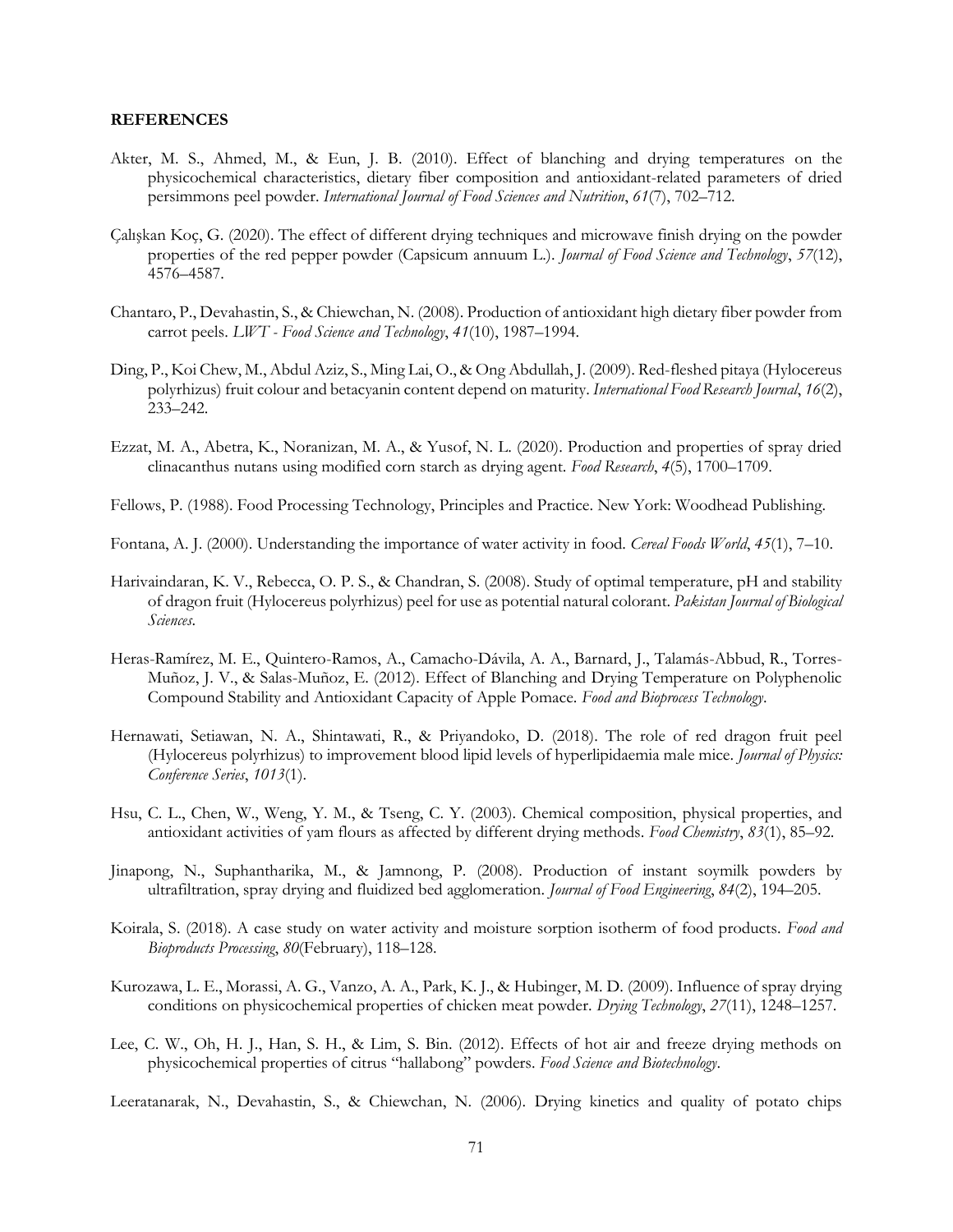undergoing different drying techniques. *Journal of Food Engineering*, *77*(3), 635–643.

- Mercer, D. G. (2014). *An Introduction to the Dehydration and Drying of Fruits and Vegetables*. Department of Food Science, University of Guelph, Ontario, Canada.
- Nilnakara, S., Chiewchan, N., & Devahastin, S. (2009). Production of antioxidant dietary fibre powder from cabbage outer leaves. *Food and Bioproducts Processing*, *87*(4), 301–307.
- Norhayati, A. H., Marhazlina, M., Modh Adzim Khalili, R., & Rokiah, M. Y. (2012). Effects of Red Pitaya Fruit (Hylocereus Polyrhizus) Consumption on Blood Glucose Level and Lipid Profile in Type 2 Diabetic Subjects. *Borneo Science*, *September*, 127–142.
- Nurliyana, R., Syed Zahir, I., Mustapha Suleiman, K., Aisyah, M. R., & Kamarul Rahim, K. (2010). Antioxidant study of pulps and peels of dragon fruits: A comparative study. *International Food Research Journal*, *17*(2), 367–375.
- Roongruangsri, W., & Bronlund, J. E. (2016). Effect of air-drying temperature on physico-chemical, powder properties and sorption characteristics of pumpkin powders. *International Food Research Journal*, *23*(3), 962– 972.
- Saifullah, M., Yusof, Y. A., Chin, N. L., & Aziz, M. G. (2016). Physicochemical and flow properties of fruit powder and their effect on the dissolution of fast dissolving fruit powder tablets. *Powder Technology*, *301*, 396–404.
- Sanjuán, N., Clemente, G., Bon, J., & Mulet, A. (2001). The effect of blanching on the quality of dehydrated broccoli florets. *European Food Research and Technology*, *213*(6), 474–479.
- Sengkhamparn, N., Chanshotikul, N., Assawajitpukdee, C., & Khamjae, T. (2013). Effects of blanching and drying on fiber rich powder from pitaya (hylocereus undatus) peel. *International Food Research Journal*, *20*(4), 1595–1600.
- Severini, C., Baiano, A., De Pilli, T., Carbone, B. F., & Derossi, A. (2005). Combined treatments of blanching and dehydration: Study on potato cubes. *Journal of Food Engineering*, *68*(3), 289–296.
- Singh, V., Singh, S. K., & Maurya, S. (2010). Microwave induced poly(acrylic acid) modification of Cassia javanica seed gum for efficient Hg(II) removal from solution. *Chemical Engineering Journal*, *160*(1), 129–137.
- Sugumaran, K., Rois, N. Z., & Yaacob, A. A. G. @. (2019). Effect of Different Processing Methods on the Physicochemical Properties and Sensory Evaluations of Sweet Potatoes Chips. *Journal of Agribiotechnology*, *10*(2), 51–63.
- Tedom, W. D., Ngaha, W. D., Ejoh, R. A., & Fombang, E. N. (2020). Optimal conditions of steam blanching of spinach ( Spinacia oleracea ), a leafy vegetable consumed in Cameroon. *International Journal of Nutritional Sciences and Food Technology*, *6*(3), 1–8.
- Tze, N. L., Han, C. P., Yusof, Y. A., Ling, C. N., Talib, R. A., Taip, F. S., & Aziz, M. G. (2012). Physicochemical and nutritional properties of spray-dried pitaya fruit powder as natural colorant. *Food Science and Biotechnology*, *21*(3), 675–682.
- Wennberg, M., Ekvall, J., Olsson, K., & Nyman, M. (2006). Changes in carbohydrate and glucosinolate composition in white cabbage (Brassica oleracea var. capitata) during blanching and treatment with acetic acid. *Food Chemistry*, *95*(2), 226–236.